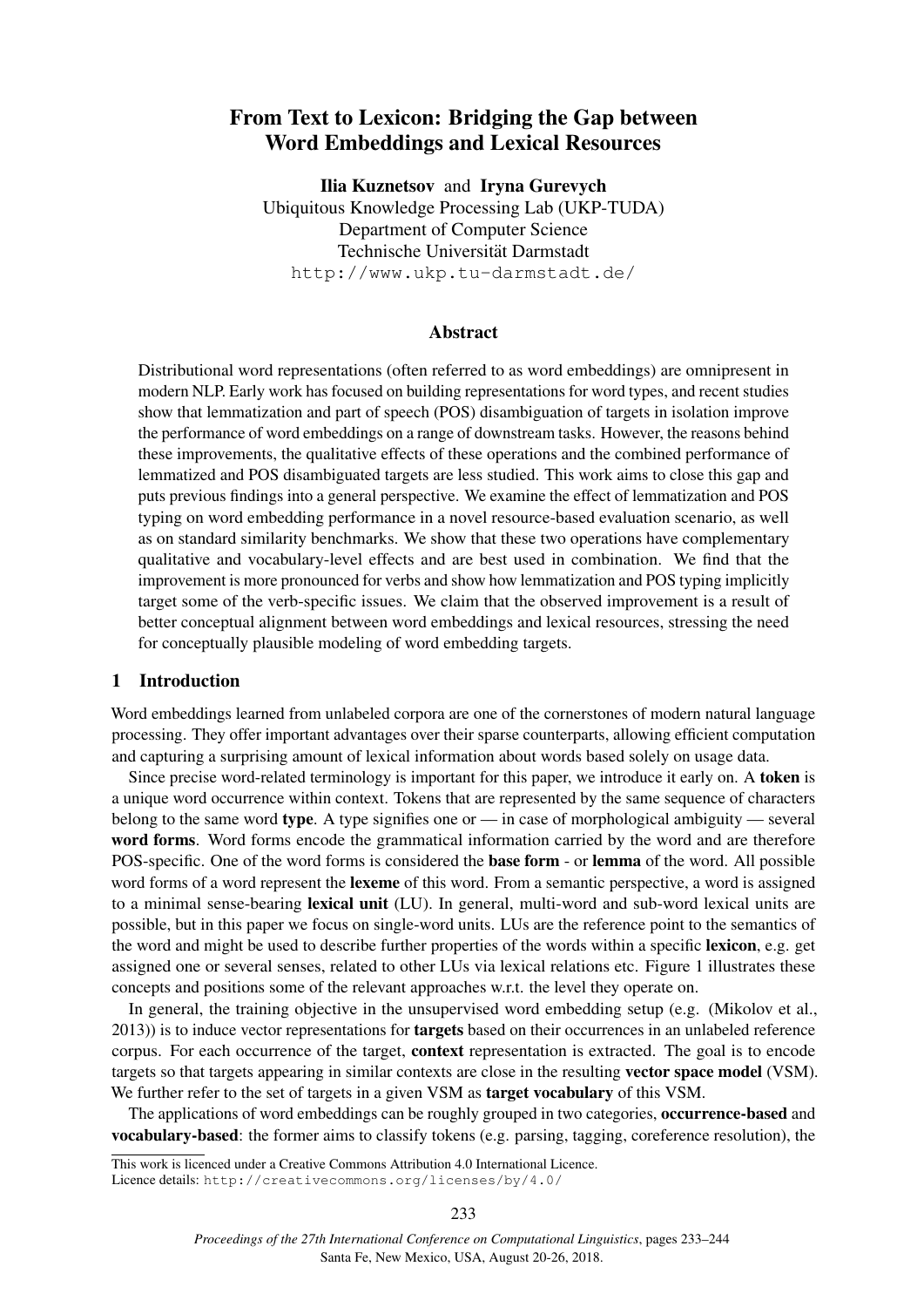

token He<sub>1</sub> e-mails<sub>2</sub> them<sub>3</sub> every<sub>4</sub> day<sub>5</sub>. They<sub>6</sub> receive<sub>7</sub> his<sub>8</sub> e-mails<sub>9</sub>.

Figure 1: Hierarchy of word-related concepts for *emails*, with VerbNet as lexicon example.

latter aims to classify lexemes (e.g. word clustering, thesaurus construction, lexicon completion). Lexical resources mostly operate on lexeme or lexical unit level. This includes most of the similarity benchmarks (Finkelstein et al., 2001; Bruni et al., 2014; Hill et al., 2015; Gerz et al., 2016) that implicitly provide similarity scores for lexemes and not word types. Traditional word embeddings approaches (Mikolov et al., 2013; Pennington et al., 2014) induce representations on word type level. As our example in Figure 1 shows, this leads to a conceptual gap between the lexicon and the VSM, which has practical consequences. Consider the standard scenario when a type-based VSM is evaluated against a lexeme-based benchmark. One of the types contained in the VSM vocabulary corresponds to the base form (lemma), and the vector for the base word form is used for evaluation. This particular form, however, is selected based on *grammatical* considerations and, as we later demonstrate, is neither the most frequent nor the most representative in terms of contexts, nor the most unambiguous. As a result, (1) the contexts for a given lexical unit are under-represented, ignoring other word forms than the base form; (2) in case of ambiguity the same context-based representation is learned for several different lexemes sharing the same word type.

Recent studies demonstrate that even partially addressing these problems leads to improved performance. Ebert et al. (2016) introduce the lemma-based LAMB embeddings and show that lemmatization of the targets improves the results cross-linguistically on similarity benchmarks and in a WordNet-based evaluation scenario. In our scheme this represents a step up in the conceptual hierarchy but still leaves room for ambiguity on the LU level. Trask et al. (2015) experiment with POS-disambiguated targets, and also report improved performance on a variety of tasks.

While prior work shows that lemmatization and POS-typing of targets in isolation are beneficial for downstream tasks, it does not provide a detailed investigation on why it is the case and does not study the effects of combining the two preprocessing techniques. This paper aims to close this gap. We evaluate the effects of lemmatization and POS disambiguation separately and combined on similarity benchmarks, and further refine our results using a novel resource-based word class suggestion scenario which measures how well a VSM represents VerbNet (Schuler, 2005) and WordNet supersense (Ciaramita and Johnson, 2003) class membership. We find that POS-typing and lemmatization have complementary qualitative and vocabulary-level effects and are best used in combination. We observe that English verb similarity is harder to model and show that using lemmatized and disambiguated embeddings implicitly targets some of the verb-specific issues. In summary, the contributions of this paper are as follows:

- We suggest using lemmatized *and* POS disambiguated targets as a conceptually plausible alternative to type, word form and lemma-based VSMs;
- We introduce the suggestion-based evaluation scenario applicable to a wide range of lexical resources;
- We show that lemmatization and POS disambiguation improve both benchmark and resource-based performance by implicitly targeting some of the grammar-level issues.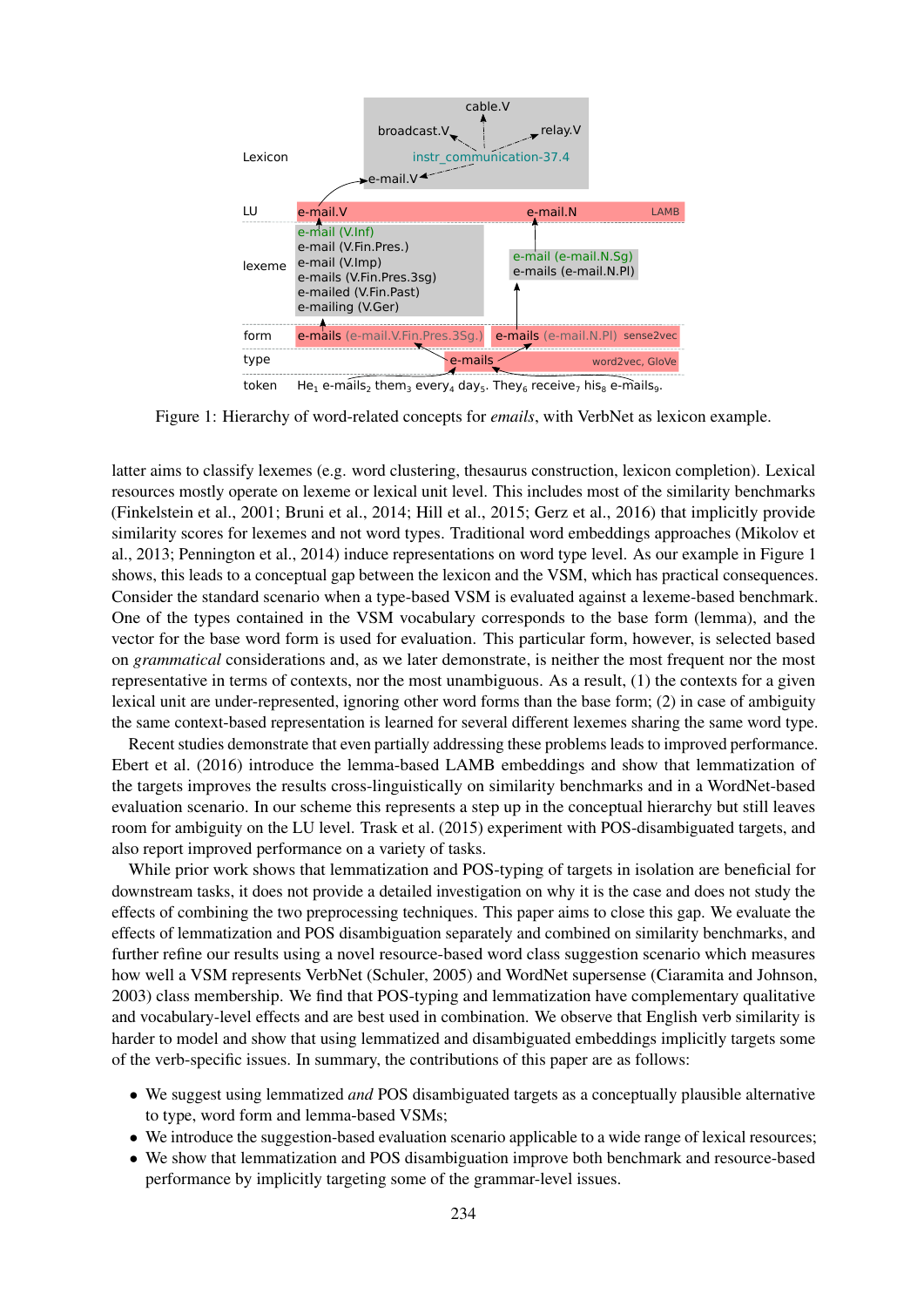#### 2 Related work

The starting point for our study are the results from the lemma-based word embedding approach by Ebert et al. (2016), the POS-disambiguated *sense2vec* embeddings by Trask et al. (2015) and the dependencybased contexts by Levy and Goldberg (2014). Our primary focus is the effect of word embedding targets on vocabulary-based task performance. However, to put our work in context, we provide an extended overview of the issues related to traditional type-based approaches to VSM construction, along with relevant solutions.

Type-based VSMs (Mikolov et al., 2013; Pennington et al., 2014) have several limitations that have been extensively studied. They have **restricted vocabularies** and hence lack the ability to represent out-of-vocabulary words. Several recent approaches treat this issue by learning vector representations for sub-word units, e.g. *fastText* (Bojanowski et al., 2016) and *charagram* (Wieting et al., 2016).

Type-based VSMs do not abstract away from word inflection: different forms of the same word are assigned different representations in the VSM. Ebert et al. (2016) introduces lemmatized LAMB embeddings as a way to address this issue and shows that lemmatization is highly beneficial for word similarity and lexical modeling tasks even for morphologically poor English, while using *stems* doesn't lead to significant improvements. Their approach is similar to our lemma-w2 setup (Section 3). Another recent attempt to address this problem is the study by Vulić et al. (2017b), which uses a small set of morphological rules to specialize the vector space bringing the forms of the same word closer together while setting the derivational antonyms further apart. We relate to this approach in Section 4.

Finally, type-based VSMs neglect the problem of polysemy: all senses of a word are encoded as a single entry in the VSM. This issue has been recently approached by multi-modal word embeddings (Athiwaratkun and Wilson, 2017) and Gaussian embeddings (Vilnis and McCallum, 2014). Partially disambiguating the source data via POS tagging has been employed in (Trask et al., 2015). Here, instead of constructing vectors for word forms, POS information is integrated into the vector space as well. This is similar to our  $type.POS-w2$  setup (Section 3) which, as we show, introduces additional sparsity and ignores morphological inflection.

An alternative line of research aims to learn embeddings for lexical units by using an external WSD tool to preprocess the corpus and applying standard word embedding machinery to induce distributed representations for lexical units, e.g. (Iacobacci et al., 2015; Flekova and Gurevych, 2016). Such approaches require an external WSD tool which introduces additional bias and might not be available for lower-resourced languages. Moreover, to query such VSMs it is necessary to either apply WSD to the input, or to align the inputs with the senses in some other way, which is not always feasible.

From the evaluation perspective, a popular method to assess the performance of a particular vector space model is **similarity benchmarking**. A similarity benchmark consists of word pairs along with human-assessed similarity scores, which are compared to cosine similarities returned by VSMs via rank correlation. Some common examples include WordSim-353 (Finkelstein et al., 2001) and MEN (Bruni et al., 2014). The recent SimLex-999 (Hill et al., 2015) and SimVerb-3500 (Gerz et al., 2016) particularly focus on word similarity as opposed to word relatedness (e.g. *bank* and *money* would be related, but not similar) and have been shown difficult for word embedding models to tackle.

Being attractive from the practical perspective, similarity benchmarks are expensive to create and do not provide detailed insights about the lexical properties encoded by the word embeddings. Motivated by that, resource-based benchmarking strategies have been suggested. (Ebert et al., 2016) represents WordNet as a graph and measures the correspondence of similarity ranking to the distances between query words in the graph via mean reciprocal rank. Vulić et al. (2017a) and Sun et al. (2008) apply a clustering algorithm to the input words and measure how well the clusters correspond to the word groupings in VerbNet via purity and collocation. Both methods have certain limitations, which we discuss and attempt to resolve via a novel general suggestion-based approach in Section 5.

## 3 General setup

Distributional word representations aim to encode word targets based on the context words they co-occur with. One popular general-purpose model for inducing such representations is skip-gram with negative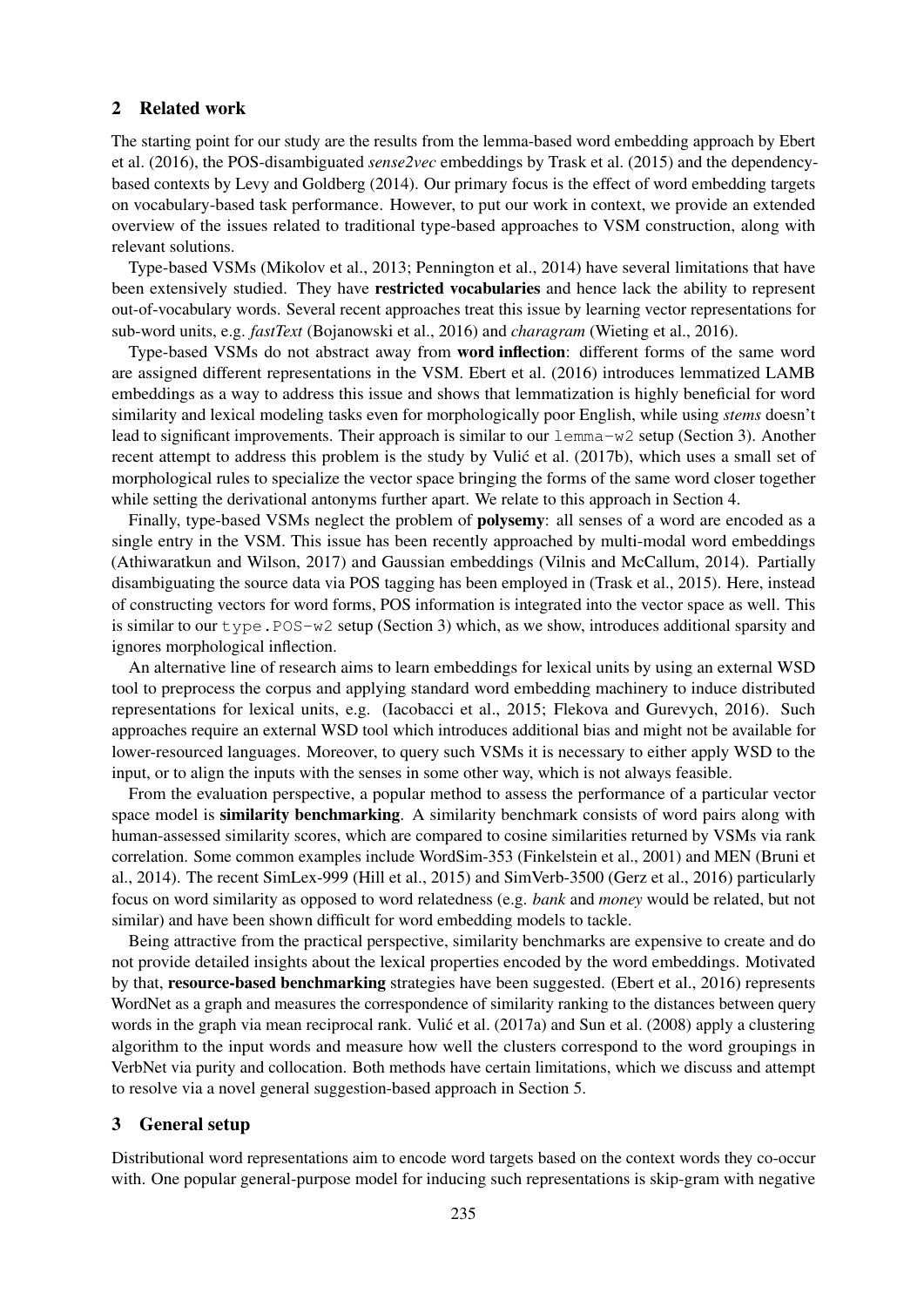sampling (SGNS), exemplified by word2vec (Mikolov et al., 2013).

In the original SGNS targets and contexts belong to the same type-based vocabulary, but this is not required by the model. In this study we experiment with the following targets: type (*going*), lemma (*go*), type.POS<sup>1</sup> (*going.V*) and lemma.POS (*go.V*). Word embeddings demonstrate qualitative differences depending on context definition (Levy and Goldberg, 2014), and we additionally report the results on 2-word window-based ( $w2$ ) and dependency-based ( $dep-W$ ) contexts. To keep the evaluation setup simple, we only experiment with word type-based contexts.

We train 300-dimensional VSMs on a recent English Wikipedia dump, preprocessed using the Stanford Core NLP pipeline (Manning et al., 2014) with Universal Dependencies 1.0. The text is extracted using the *wikiextractor* module<sup>2</sup> with minor additional cleanup routines. Training the VSM is performed with the skip-gram based *word2vecf* implementation from (Levy and Goldberg, 2014) with default algorithm parameters.

## 4 Similarity Benchmarks

Following previous work, we first evaluate the effect of lemmatization and POS-typing on similarity benchmarks SimLex-999 (Hill et al., 2015) and SimVerb-3500 (Gerz et al., 2016). Both benchmarks provide POS information, which is required by POS-enriched VSMs. SimLex-999 contains nouns (60%), verbs (30%) and adjectives (10%); SimVerb-3500 is verbs-only. Table 1 summarizes the performance of the VSMs in question on similarity benchmarks.

| Context: $w2$  |      |                |      |      |      |  |  |  |
|----------------|------|----------------|------|------|------|--|--|--|
|                |      | <b>SimVerb</b> |      |      |      |  |  |  |
| target         | N    | V              |      |      |      |  |  |  |
| type           | .334 | .336           | .518 | .348 | .307 |  |  |  |
| $+$ POS        | .342 | .323           | .513 | .350 | .279 |  |  |  |
| lemma          | .362 | .333           | .497 | .351 | .400 |  |  |  |
| $+ POS$        | .354 | .336<br>.504   |      | .345 | .406 |  |  |  |
| * type         |      |                |      | .339 | .277 |  |  |  |
| * type MFit-A  |      |                |      | .385 |      |  |  |  |
| * type MFit-AR |      |                |      | .439 | .381 |  |  |  |
| Context: dep-W |      |                |      |      |      |  |  |  |
| type           | .366 | .365           | .489 | .362 | .314 |  |  |  |
| $+$ POS        | .364 | .351           | .482 | .359 | .287 |  |  |  |
| lemma          | .391 | .380           | .522 | .379 | .401 |  |  |  |
| + POS          | .384 | .388           | .480 | .366 | .431 |  |  |  |
| * type         |      |                |      | .376 | .313 |  |  |  |
| * type MFit-AR |      |                |      | .434 | .418 |  |  |  |

Table 1: Benchmark performance, Spearman's  $\rho$ . SGNS results with  $*$  taken from (Vulić et al., 2017b). Best results per column (benchmark) annotated for our setup only.

Several observations can be made. Lemmatized targets generally perform better, with the boost being more pronounced on SimVerb. English verbs have richer morphology than other parts of speech and benefit more from lemmatization. Adding POS information benefits the SimVerb and SimLex verb performance, which can be attributed to the coarse disambiguation of verb-noun and verb-adjective homonyms. However, the type. POS targets show a considerable performance drop on SimVerb and SimLex verbs. This is due to vocabulary fragmentation, when the same word type is split into several entries based on the POS, e.g.  $acts (110) \rightarrow acts. V (80) + acts. N (30)$ . As a result, some word types do not exceed the frequency threshold and are not included into the final VSM. Another way to see it

<sup>&</sup>lt;sup>1</sup>We use coarse POS classes obtained by selecting the first character in the Penn POS tags assigned by the tagger

<sup>2</sup>https://github.com/attardi/wikiextractor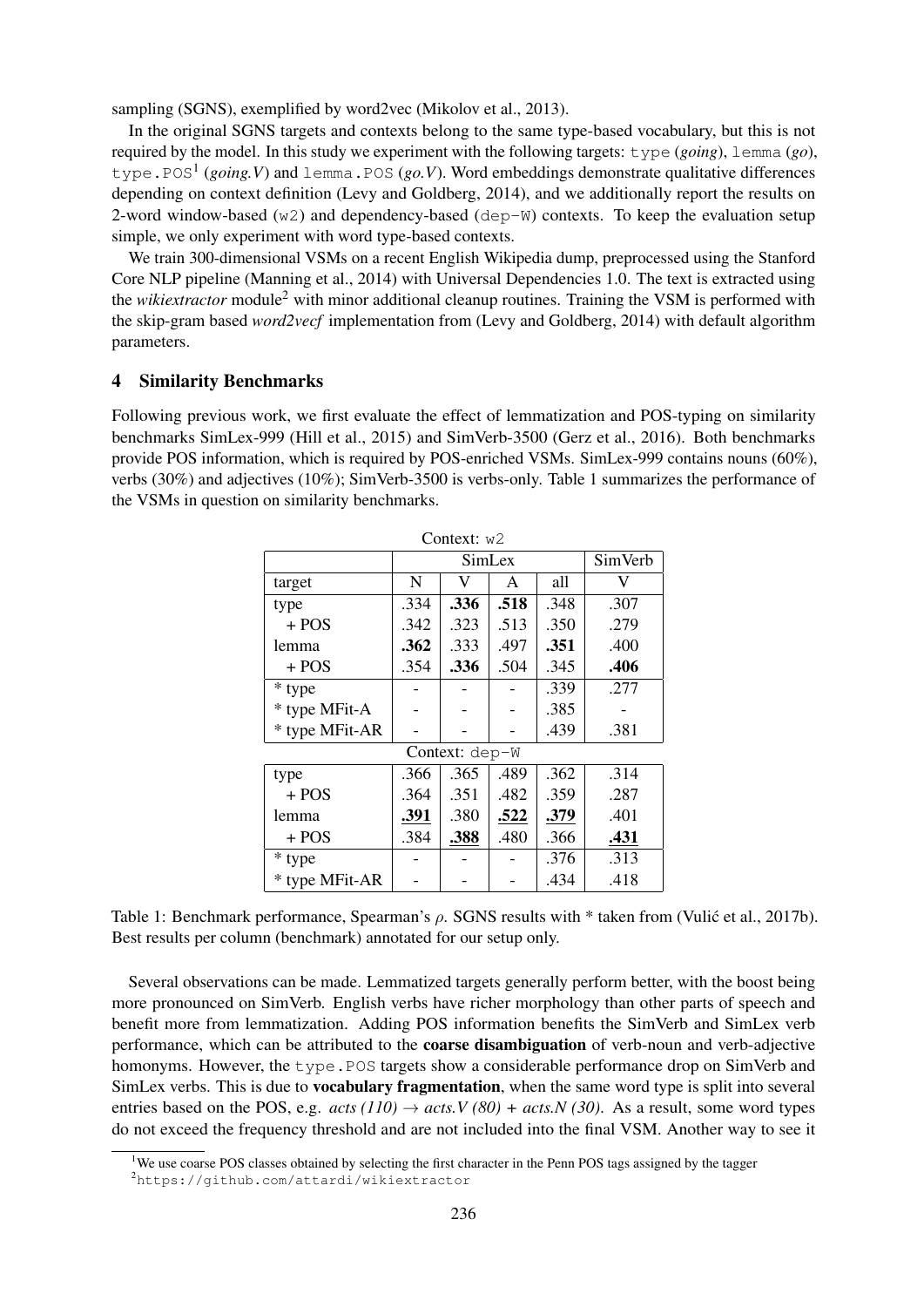is that POS disambiguation increases the sparsity, which lemmatization, in turn, aims to reduce. Using dep-W contexts proves beneficial for both datasets since modeling the context via syntactic dependencies results in more similarity-driven (as opposed to relatedness-driven) word embeddings (Levy and Goldberg, 2014).

We provide the Morph-Fitting scores (Vulić et al., 2017b) as a state-of-the-art reference; a direct comparison is not possible due to the differences in the training data and information available to the models. This approach uses word type-based VSMs specialized via Morph-Fitting (MFit), which can be seen as an alternative to lemmatization. Morph-Fitting consists of two stages: the Attract (A) stage brings word forms of the same word closer in the VSM, while the Repel  $(R)$  stage sets the derivational antonyms further apart. Lemma grouping is similar to the Attract stage. However, as the comparison of MFit-A and -AR shows, a major part of the Morph-Fitting performance gain on SimLex comes from the derivational Repel stage<sup>3</sup>, which is out of the scope of this paper.

While some properties of lemmatized and POS disambiguated embeddings are visible on the similarity benchmarks, the results are still inconclusive, and we proceed to a more detailed evaluation scenario.

#### 5 Word Class Suggestion

#### 5.1 Background

Similarity benchmarks serve as a standard evaluation tool for word embeddings, but provide little insights into the nature of relationships encoded by the word representations. A more fine-grained context-free evaluation strategy is to assess how well the relationships in a certain **lexical resource** are represented by the given VSM. Two recent approaches to achieve this are rank-based and clustering-based evaluation.

Rank-based evaluation treats the lexical resource as a graph with entries as nodes and lexical relations as edges, and estimates how well the similarities between the VSM targets represent the distances in this graph via mean reciprocal rank (MRR), e.g. Ebert et al. (2016) use WordNet (Miller, 1995). It requires the target lexical resource to have a dense linked structure which might be not present.

Clustering-based evaluation, e.g. Vulic et al. (2017a) utilize the VSM to produce target clusters ´ which are compared to the groupings from the lexical resource via collocation and purity. This approach only requires lexical entries to be grouped into classes. However, it doesn't model word ambiguity: a word can only be assigned to a single cluster. Moreover, it introduces an additional level of complexity (clustering algorithm and its parameters) which might obscure the VSM performance details.

In this paper we propose an alternative, suggestion-based evaluation approach: we use the source VSM directly to generate word class suggestions (WCS) for a given input term. Many lexical resources group words into intersecting word classes, providing a compact way to describe word properties on the class level. For example, in VerbNet (Schuler, 2005) verbs can belong to one or more Levin classes (Levin, 1993) based on their syntactic behavior, FrameNet (Baker et al., 1998) groups its entries by the semantic frames they can evoke, and WordNet (Miller, 1995) provides coarse-grained supersense groupings. Suggestion-based evaluation can be seen as flexible alternative to clustering-based evaluation, which intrinsically takes ambiguity into account and does not require an additional clustering layer. The following section describes the suggestion-based evaluation in more detail<sup>4</sup>.

## 5.2 Task formulation

Abstracting away from the resource specifics, a lexicon  $L$  defines a mapping from a set of members  $m_1, m_2, ... m_i \in M$  to a set of **word classes**  $c_1, c_2...c_i \in C$ . We further denote the set of classes available for a member m as  $L(m)$  and the set of members for a given class c as  $L'(c)$ . Given a **query** q, our task is to provide a set of word class suggestions  $WCS_{L}(q) = \{c_a, c_b...\} \in C$ . Note that we aim to predict all *potential* classes for a member given its vector representation on vocabulary level, independent of context.

 $3$ See also (Vulić et al., 2017b), Table 5.

<sup>4</sup>Our implementation is available at https://github.com/UKPLab/coling2018-wcs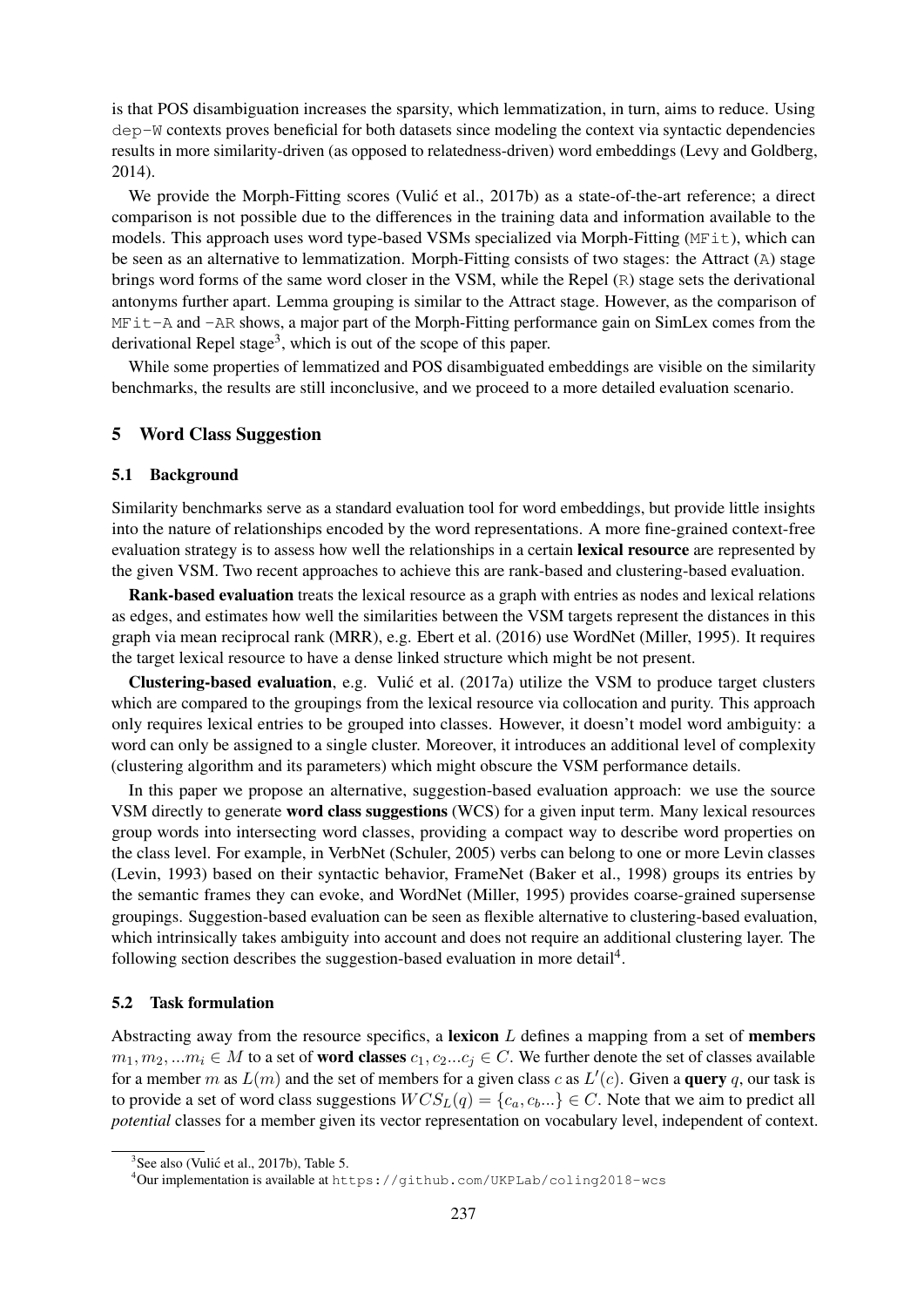#### 5.3 Suggestion strategies

Given an input target w, the source vector space VSM provides its vector representation  $VSM(w)$ . We use cosine similarity between targets  $sim(w_i, w_j)$  to rank the word classes.

A lexical resource might already contain a substantial number of members, and a natural solution for word class suggestion is to find the **prototype** member  $m_{proto}$  closest to the query q in the VSM, and use its classes as suggestions. This scenario mimics human interaction with the lexicon. If  $q \in M$ , this is equivalent to a lexicon lookup. More formally,

$$
m_{proto} = argmax_{m \in M} sim(q, m) \qquad score_{proto}(q, c, L) = \begin{cases} 1, & \text{if } c \in L(m_{proto}) \\ 0, & \text{otherwise} \end{cases}
$$

The prototype strategy per se is sensitive to the coverage gaps in the lexicon and inconsistencies in the VSM. We generalize it by ranking *each* word class  $c \in C$  using the similarity between the query q and its closest member in c:

$$
score_{top}(q, c, L) = max_{m \in L'(c)} sim(q, m)
$$

This is equivalent to performing the prototype search on each word class, and scoring each class by the closest prototype among its members, given the query. We use this generalized strategy for our WCS experiments throughout this paper. The output of the model  $WCS<sub>L</sub>(q, VSM)$  is a set of classes ranked using the input VSM, as illustrated by Table 2.

| query               | top classes / prototypes                               | query             | top classes / prototypes                                                      |
|---------------------|--------------------------------------------------------|-------------------|-------------------------------------------------------------------------------|
| $dog \rightarrow$   | animal $(cat)$ , food $(rabbit)$                       |                   | $idea \rightarrow$   cognition ( <i>concept</i> ), artifact ( <i>notion</i> ) |
| $crane \rightarrow$ | artifact ( <i>derrick</i> ), animal ( <i>skimmer</i> ) | bug $\rightarrow$ | animal ( <i>worm</i> ), state $(flaw)$                                        |

Table 2: WCS output for WordNet supersenses

#### 5.4 Evaluation procedure

For each member  $m$  in the lexicon in turn, we remove it from the lexicon, resulting in a reduced lexicon  $L_{-m}$ . We aim to reconstruct its classes using the suggestion algorithm and the remaining mappings.

The performance is measured via precision  $(P)$  and recall  $(R)$  at rank k with the list of original classes for a given lexical unit serving as *gold* reference. Formally, given m we compute the ranking  $WCS_{L_{-m}}(m, VSM)$ . Let  $S_k$  be the set of classes suggested by the system up to the rank k, and T be the true set of classes for a given member in the original lexicon. Then

$$
P_{@k} = \frac{|S_k \cap T|}{|S_k|} \qquad R_{@k} = \frac{|S_k \cap T|}{|T|}
$$

To get a single score, we average individual members'  $P_{@k}$  and  $R_{@k}$  for each value of k, resulting in scores  $\overline{P}_{@k}$  and  $\overline{R}_{@k}$ . F-measure might be then calculated using the standard formula

$$
F_{@k} = \frac{2 \overline{P}_{@k} \overline{R}_{@k}}{\overline{P}_{@k} + \overline{R}_{@k}}
$$

Upper bound Since the number of gold classes is not known in advance, the evaluation is always performed on  $k$  ranks, which leads to a resource-specific upper bound on  $P$ . For example, if a member only has one class, the ranked list of 10 suggestions will inevitably show lower precision. When the member set is not fully covered by the VSM target vocabulary, additional upper bound on R applies.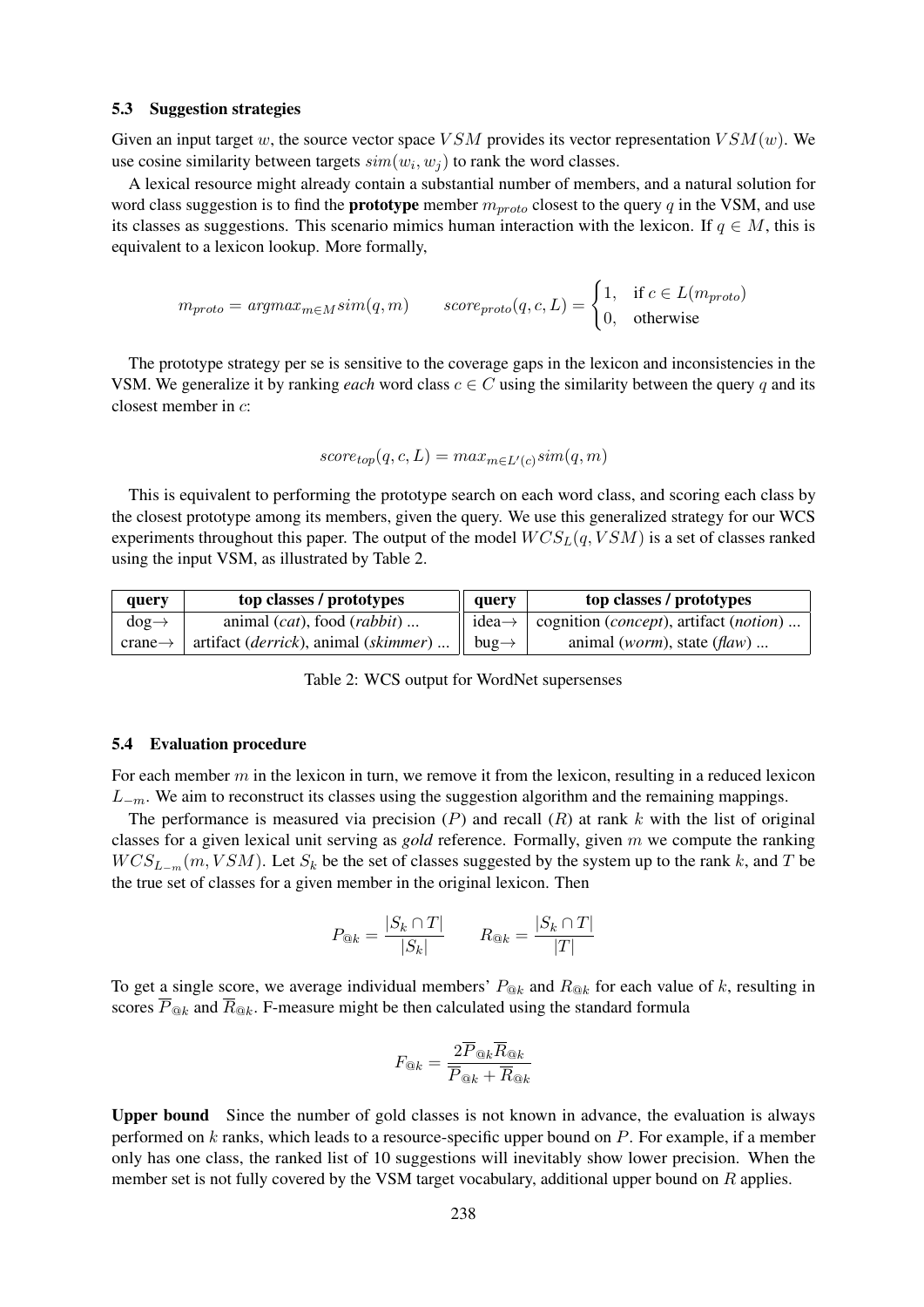#### 6 Experiment

#### 6.1 Resources

We use two lexical resources for suggestion-based evaluation: VerbNet 3.3 (Schuler, 2005) and WordNet 3.1 (Miller, 1995). VerbNet groups verbs into classes<sup>5</sup> so that verbs in the same class share syntactic behavior, predicate semantics, semantic roles and restrictions imposed on these roles. For example, the verb *buy* belongs to the class *get-13.5.1*. The class specifies a set of available roles, e.g. an animate Agent (buyer), an Asset (price paid) and a Theme (thing bought), and lists available syntactic constructions, e.g. the Asset V Theme construction ("\$50 won't buy a dress"). A verb might appear in several classes, indicating different verb senses. For example, the verb *hit* allows several readings: as *hurt* (*John hit his leg*), as *throw* (*John hit Mary the ball*) and as *bump* (*The cart hit against the wall*). VerbNet has been successfully used to support semantic role labeling (Giuglea and Moschitti, 2006), information extraction (Mausam et al., 2012) and semantic parsing (Shi and Mihalcea, 2005).

WordNet, besides providing a dense network of lexical relations, groups its entries into coarsegrained supersense classes, e.g. noun.animal (*aardvark*, *koala*), noun.location (*park*, *senegal*), noun.time (*forties*, *nanosecond*). WordNet supersense tags have been applied to a range of downstream tasks, e.g. metaphor identification and sentiment polarity classification (Flekova and Gurevych, 2016). WordNet differs from VerbNet in terms of granularity, member-class distribution and part of speech coverage, and allows us to estimate VSM performance on nominal as well as verbal supersenses, which we evaluate separately. Table 3 provides the statistics for the resources. We henceforth denote VerbNet as VN, WordNet nominal supersense lexicon as WN-N and WordNet verbal supersense lexicon as WN-V.

|      | classes | members | ambig   | <i>%</i> ambig |
|------|---------|---------|---------|----------------|
| VN   | 329     | 4 5 6 9 | 1 366   | 30%            |
| WN-V | 15      | 8.702   | 3 3 2 6 | 38%            |
| WN-N | 26      | 57 616  | 9 9 0 7 | 17%            |

Table 3: Lexicon statistics, single-word members

#### 6.2 Results

We use the suggestion-based evaluation to examine the effect of lemmatization and POS-disambiguation. We first analyze the coverage of the VSMs in question with respect to the lexica at hand, see Table 4. For brevity we only report coverage on  $w2$  contexts<sup>6</sup>.

| target | VN | WN-V | WN-N |
|--------|----|------|------|
| type   | 81 | 66   | 47   |
| $+POS$ | 54 | 39   | 43   |
| lemma  | 88 | 76   | 53   |
| $+POS$ | 79 | 63   | 50   |
| shared | 54 |      | 41   |

Table 4: Lexicon member coverage (%)

Coverage analysis on lexica confirms our previous observations: lemmatization allows more targets to exceed the SGNS frequency threshold, which results in consistently better coverage. POS-disambiguation, in turn, fragments the vocabulary and consistently reduces the coverage with the effect being less pronounced for lemmatized targets. WN-N shows low coverage containing many low-frequency members. Due to significant discrepancies in VSM coverage, we conduct our experiments on shared vocabulary, only including members found in all VSMs to analyze the qualitative differences between VSMs.

<sup>&</sup>lt;sup>5</sup>For simplicity in this study we ignore subclass divisions.

<sup>&</sup>lt;sup>6</sup>We have observed slight coverage differences for dep contexts, and attribute this to the context vocabulary fragmentation caused by dependency typing of the contexts, similar to the POS fragmentation effect described earlier.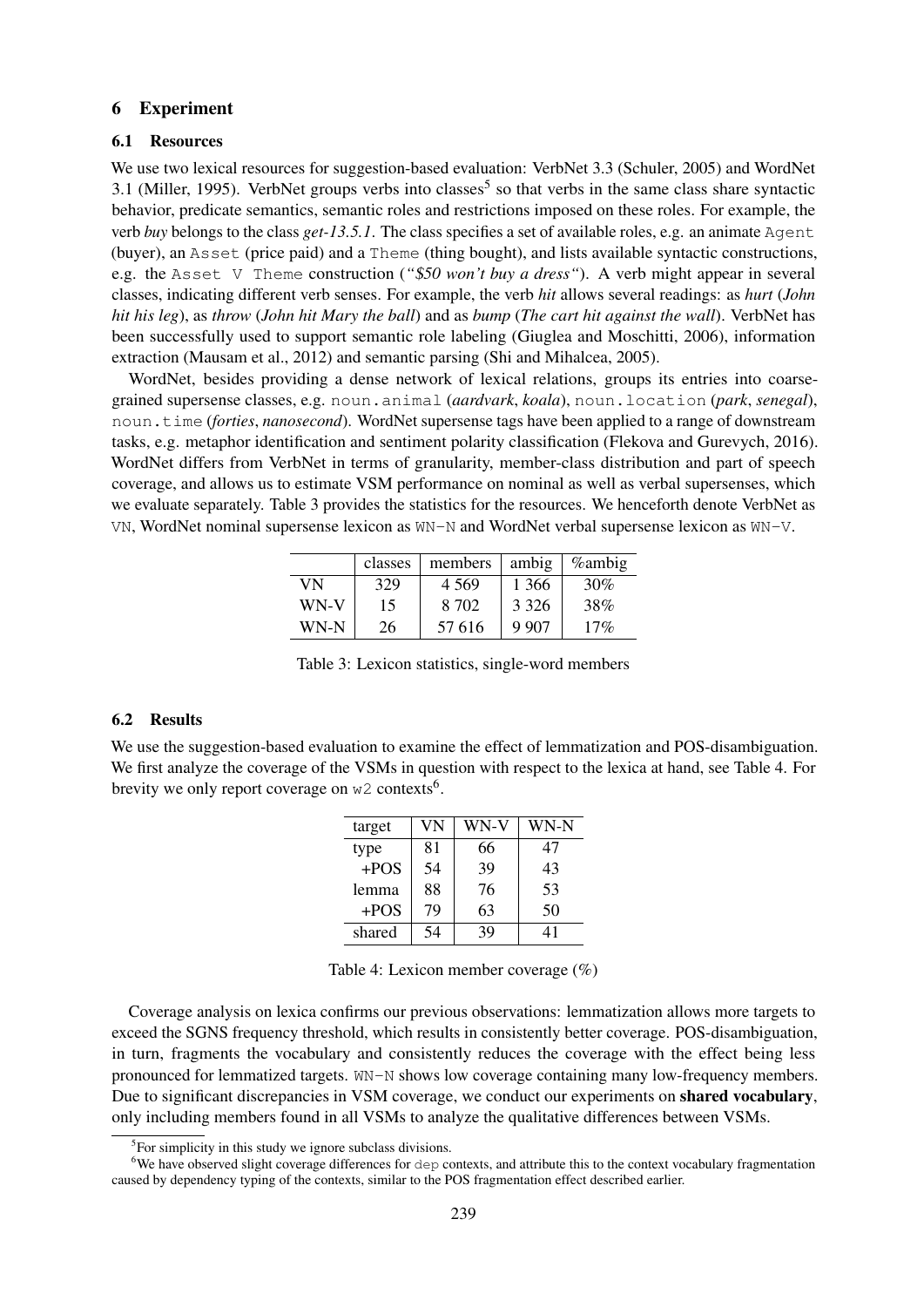

Figure 2: WCS PR-curve, shared vocabulary, w2 contexts.

We treat the cutoff rank  $k$  as a parameter that specifies the Precision-Recall trade-off. As Figure 2 demonstrates, lemmatized targets consistently outperform their word form-based counterparts on the WCS task. The magnitude of improvements varies between resources: verb-based WN-V and VN benefit more from lemmatization, and VN gains most from POS-disambiguation. This aligns with the similarity benchmarking results where the verb-based SimVerb benefits more from addition of lemma and POS information.

|               | WN-N         |      |      |      | WN-V |      |      | VN   |      |  |
|---------------|--------------|------|------|------|------|------|------|------|------|--|
|               | P            | R    | F    | P    | R    | F    | P    | R    | F    |  |
| Context: $w2$ |              |      |      |      |      |      |      |      |      |  |
| type          | .700         | .654 | .676 | .535 | .474 | .503 | .327 | .309 | .318 |  |
| $+POS$        | .699         | .651 | .674 | .544 | .472 | .505 | .339 | .312 | .325 |  |
| lemma         | .706         | .660 | .682 | .576 | .520 | .547 | .384 | .360 | .371 |  |
| $+POS$        | .710         | .662 | .685 | .589 | .529 | .557 | .410 | .389 | .399 |  |
|               | Context: dep |      |      |      |      |      |      |      |      |  |
| type          | .712         | .661 | .686 | .545 | .457 | .497 | .324 | .296 | .310 |  |
| $+POS$        | .715         | .659 | .686 | .560 | .464 | .508 | .349 | .320 | .334 |  |
| lemma         | .725         | .668 | .696 | .591 | .512 | .548 | .408 | .371 | .388 |  |
| $+POS$        | .722         | .666 | .693 | .609 | .527 | .565 | .412 | .381 | .396 |  |

Table 5: WCS performance, shared vocabulary,  $k = 1$ . Best results across VSMs in bold.

Table 5 provides exact scores for reference. Note that the shared vocabulary setup puts the type and type.POS VSMs at advantage since it eliminates the effect of low coverage. Still, lemma-based targets significantly<sup>7</sup> ( $p \leq .005$ ) outperform  $\tau$ ype-based targets in terms of F-measure in all cases. For window-based  $w2$  contexts POS disambiguation yields significantly better  $F$  scores on lemmatized targets for VN ( $p \le .005$ ) with borderline significance for WN-N and WN-V ( $p \approx .05$ ). When dependencybased dep contexts are used, the effect of POS disambiguation is only statistically significant on type targets for VN ( $p \leq .005$ ) and on lemma-based targets for WN-V ( $p \leq .005$ ). We attribute this to the fact that dependency relations used by dep contexts are highly POS-specific, reducing the effect of explicit disambiguation. Lemma-based targets without POS disambiguation perform best on WN-N when dependency-based contexts are used; however, the difference to lemmatized *and* disambiguated targets is not statistically significant ( $p > .1$ ).

Our results are in line with the previous observations (Gerz et al., 2016) in that the verb similarity is

<sup>&</sup>lt;sup>7</sup>Wilcoxon signed-rank test over individual lexicon members'  $F$  scores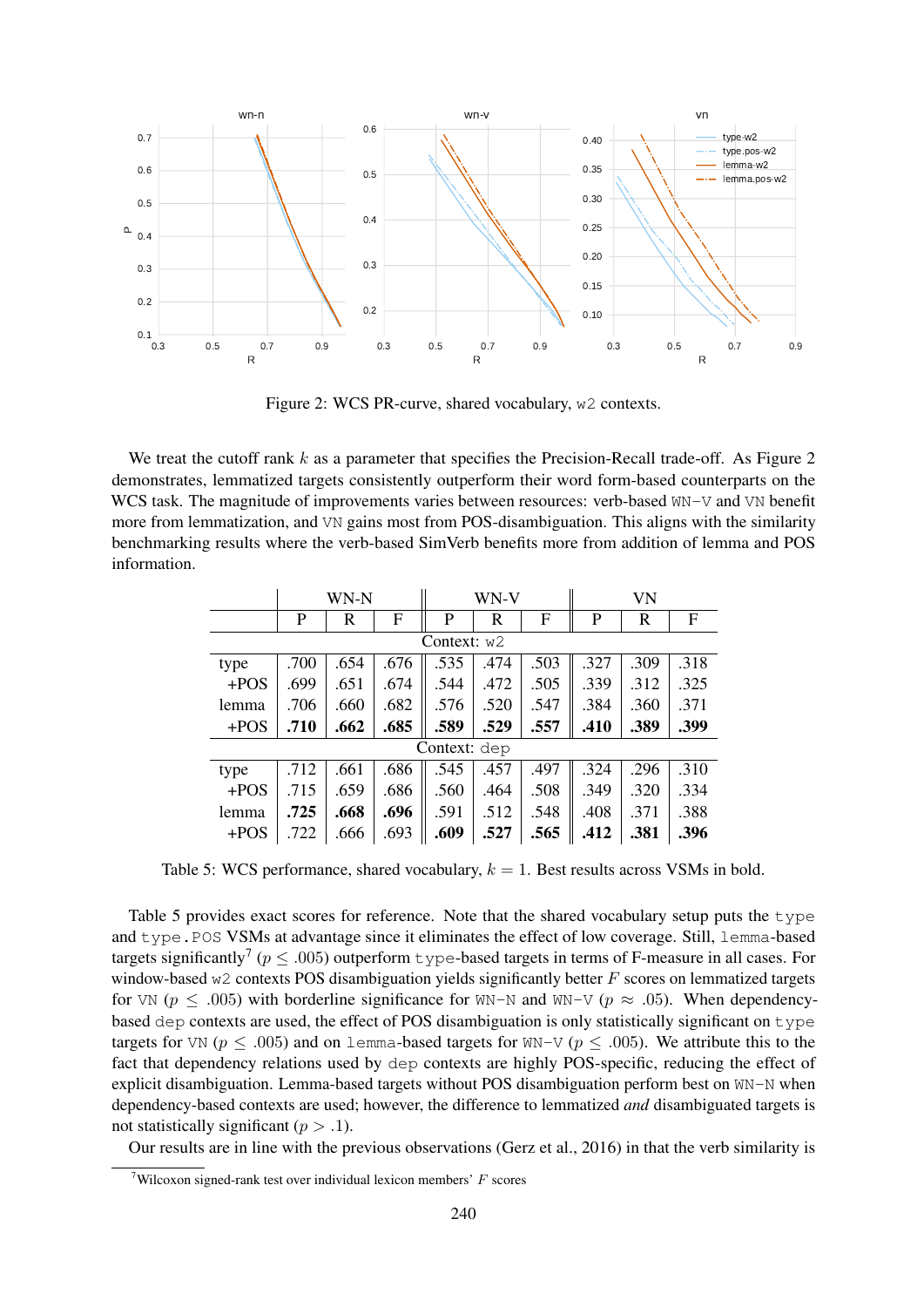|            | SimLex |      |         | $SimVerb \parallel$ WN-N |      | WN-V | <b>VN</b> |
|------------|--------|------|---------|--------------------------|------|------|-----------|
|            |        |      |         |                          |      |      |           |
| base       | .80    | .26  | $1.0\,$ | .24                      | .86  |      |           |
| avg #POS   | 1.08   | 1.01 | 1.39    | 1.50                     | 1.15 | 1.37 | l.42      |
| single POS | .93    | 99   | .62     |                          | .85  | .65  | .59       |

Table 6: Base form ratio and available POS averaged over members; % members with single POS.

hard to capture with standard VSMs. To investigate why verbs benefit most from lemmatization and POS disambiguation, we analyze some relevant statistics based on our Wikipedia data. Table 6 shows the ratio of base form to total occurrences in our corpus<sup>8</sup>. As we can see, the base form (lemma) is by far not the dominating form for verbs. Practically this means that for our resources verbal type targets have direct access to only 20-25% of the corpus occurrence data on average. Individual verbs and nouns also differ in terms of preferred word forms, which introduces additional bias into the evaluation. This effect is countered by lemmatization.

The second important difference between the noun- and verb-based lexica is the number of POS available for the lexicon members' lemmas. As Table 6 further demonstrates, nouns are less ambiguous in terms of POS: for example, VN member lemmas appear with 1.42 distinct POS categories on average, compared to 1.15 categories for WN-N. Individual members might differ in terms of POS frequency distribution, again biasing the evaluation. One regular phenomenon accountable for this is the *verbification* of nouns and adjectives, when a verbal form is constructed without adding any derivational markers. While these derivations might to some extent preserve the similarities between words (e.g. *e-mail.N*→*e-mail.V* is similar to  $fax.N \rightarrow fax.V$ ), many cases are less transparent and benefit from POS separation (e.g. the meaning shift in *air.N*→*air.V* is different from *water.N*→*water.V*). One exception is the verb subset of SimLex which has a particularly low POS ambiguity.

## 7 Future work

Lexical unit-based modeling. In this work we have shown that lemmatization and subsequent POS disambiguation benefit both benchmark- and resource-based performance of word embeddings. While verb semantics is notoriously hard to pinpoint per se, we show that modeling verbs via type-based distributed representations also meets grammar-related challenges which can be partially addressed with lemmatization and POS-disambiguation of the inputs. From the conceptual perspective, lemmatized and POS-tagged targets can be seen as another step towards conceptually plausible lexical unit-based modeling of word usage. In this work we focused on single-word entities, and analyzing the effect of including multi-word expressions into the VSM vocabulary is an important direction for future studies.

Word embedding methods. To ensure fair comparison and to keep our evaluation setup compact, we have consciously restricted the scope of the study to a single word embedding model (SGNS), single context size (w2) and a single parameter set (*word2vecf* SGNS default). Our results could be further validated by experimenting with alternative context definitions and word embedding models, e.g. GloVe (Pennington et al., 2014) and CBOW (Mikolov et al., 2013). Experiments on character-based models, e.g. *fasttext* (Bojanowski et al., 2016) or *charagram* (Wieting et al., 2016) could be another interesting extension to our work. However, it is not clear how to integrate lemma and POS information with character-based representations in an elegant way.

Cross-linguistic studies. POS tagging and lemmatization are general and well-defined languageindependent operations. We have focused on English and have shown that POS-typing and lemmatization implicitly target several grammar-level issues in the context of word embeddings. (Ebert et al., 2016) demonstrate that the improvements from lemmatization hold in a cross-lingual setup. While we believe our results to generally hold cross-linguistically, the relative contribution of POS disambiguation and

 $8$ We use all lemmas that appear more than 100 times in the corpus; to smooth the effect of tagging errors we only count POS that appear with the target lemma in more than 10% of total lemma occurrences. All statistics averaged over individual lemmas.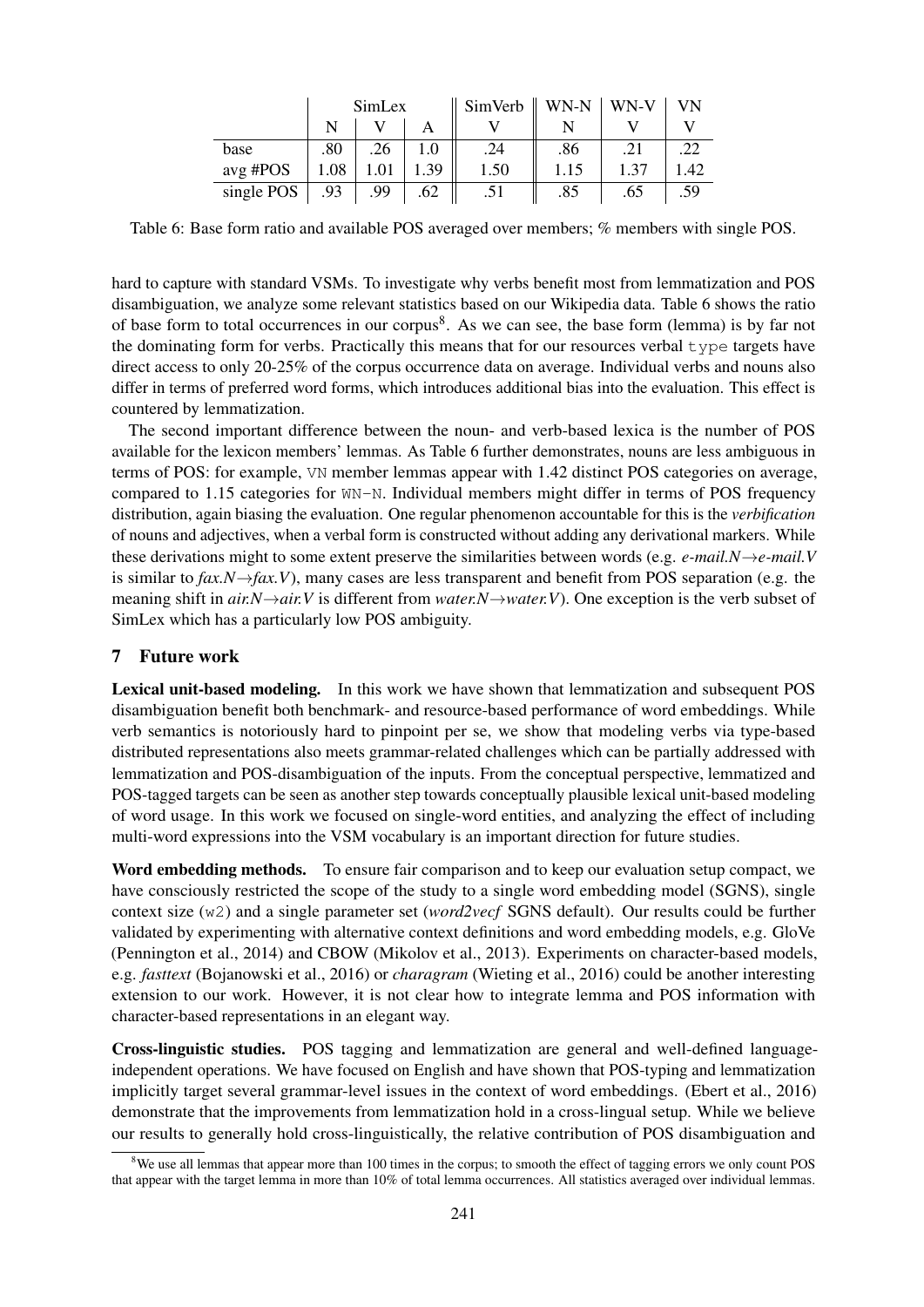lemmatization will inevitably depend on the grammatical properties of the language, constituting another topic for further research.

Suggestion-based evaluation. Our evaluation procedure has clear advantages: it is word class-based, polysemy-aware, does not introduce additional complexity and does not require an annotated corpus. It is resource-agnostic and only requires the target lexical resource to group words into classes. However, several issues must be addressed before it can be used on large scale. Our leave-one-out scenario excludes *singleton classes*, i.e. classes that only have one member. This issue will become less severe with resource coverage increasing over time. The evaluation depends on resource and VSM vocabulary coverage, and for qualitative comparison between VSMs vocabulary intersection should always be taken into account. Alternative suggestion strategies might be explored, e.g. averaging among class members instead of selecting the closest prototype.

Application scenarios. We have introduced word class suggestion as an evaluation benchmark for word embeddings. However, the WCS output might be used in vocabulary-based application scenarios, e.g. as annotation study support in cases when the lexicon is available, but the usage corpora are scarce; as a lexicographer tool for finding the gaps in existing lexica; and as a source for context-independent unknown word class candidates in a word sense disambiguation setup.

## 8 Conclusion

This paper has investigated the effect of lemmatized and POS-disambiguated targets on vector space model performance. We have shown that these preprocessing operations lead to improved performance on the standard benchmarks as well as in a novel word class suggestion scenario. Our results stress the need for more conceptually sound distributional models which align better to lexical resources. This would help to abstract away from the grammar-level issues and allow to further focus on bridging the gap between distributional models and lexical resources on the semantic level.

## Acknowledgements

This work has been supported by the German Research Foundation as part of the QA-EduInf project (grant GU 798/18-1 and grant RI 803/12-1) and by the FAZIT Stiftung. We would like to thank the anonymous reviewers for useful comments and future research suggestions.

## References

- Ben Athiwaratkun and Andrew Wilson. 2017. Multimodal word distributions. In *Proceedings of the 55th Annual Meeting of the Association for Computational Linguistics (Volume 1: Long Papers)*, pages 1645–1656, Vancouver, Canada, July. ACL.
- Collin F. Baker, Charles J. Fillmore, and John B. Lowe. 1998. The berkeley framenet project. In *Proceedings of the 36th Annual Meeting of the Association for Computational Linguistics and 17th International Conference on Computational Linguistics - Volume 1*, pages 86–90, Stroudsburg, PA, USA. ACL.
- Piotr Bojanowski, Edouard Grave, Armand Joulin, and Tomas Mikolov. 2016. Enriching word vectors with subword information. *arXiv preprint arXiv:1607.04606*.
- Elia Bruni, Nam Khanh Tran, and Marco Baroni. 2014. Multimodal distributional semantics. *Journal of Artificial Intelligence Research*, 49(1):1–47, January.
- Massimiliano Ciaramita and Mark Johnson. 2003. Supersense tagging of unknown nouns in wordnet. In *Proceedings of the 2003 Conference on Empirical Methods in Natural Language Processing*, pages 168–175, Stroudsburg, PA, USA. ACL.
- Sebastian Ebert, Thomas Müller, and Hinrich Schütze. 2016. Lamb: A good shepherd of morphologically rich languages. In *Proceedings of the 2016 Conference on Empirical Methods in Natural Language Processing*, Austin, USA, November. ACL.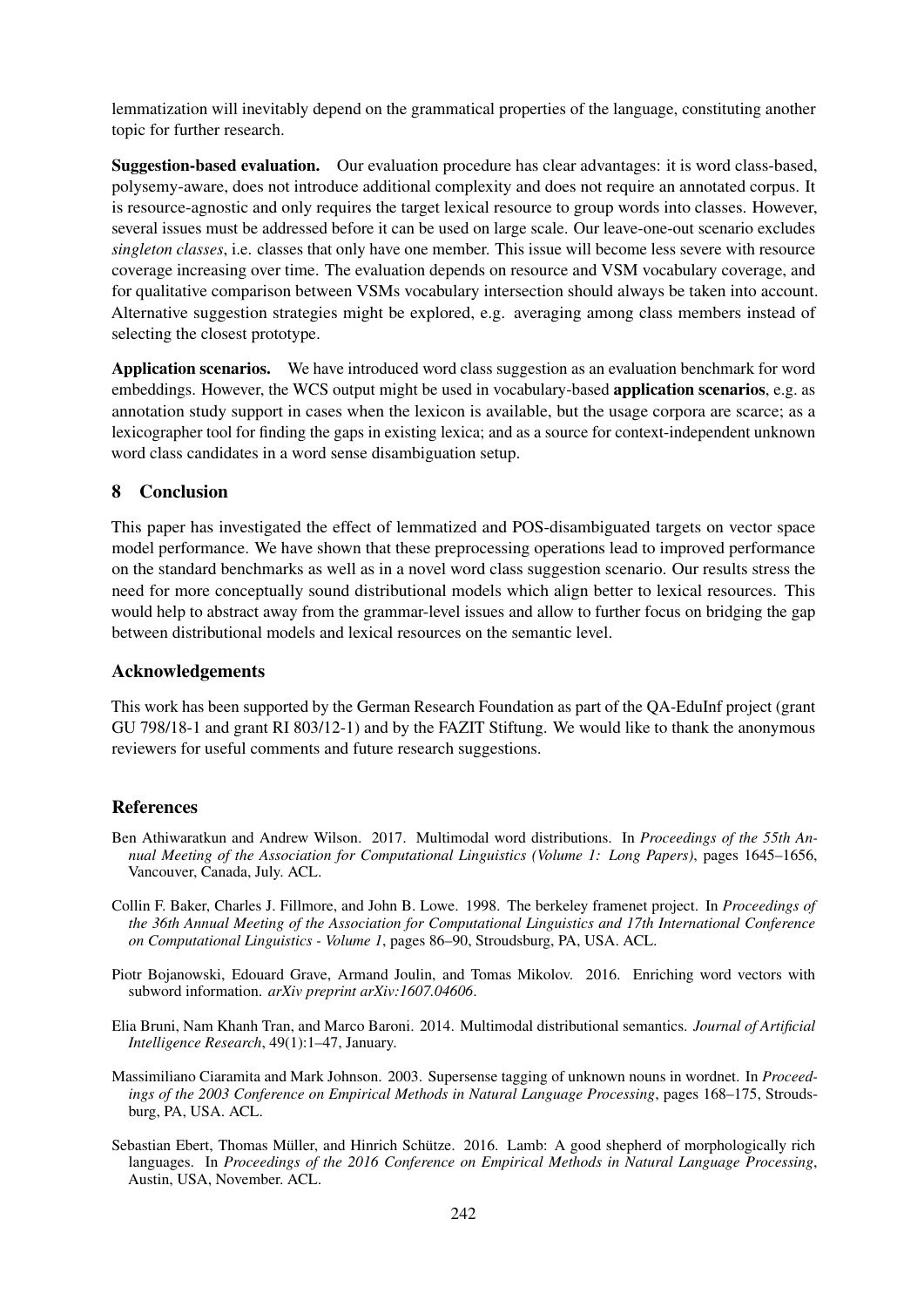- Lev Finkelstein, Evgeniy Gabrilovich, Yossi Matias, Ehud Rivlin, Zach Solan, Gadi Wolfman, and Eytan Ruppin. 2001. Placing search in context: The concept revisited. In *Proceedings of the 10th international conference on World Wide Web*, pages 406–414. ACM.
- Lucie Flekova and Iryna Gurevych. 2016. Supersense embeddings: A unified model for supersense interpretation, prediction and utilization. In *Proceedings of the 54th Annual Meeting of the Association for Computational Linguistics (ACL 2016)*, volume 1, pages 2029–2041. ACL.
- Daniela Gerz, Ivan Vulic, Felix Hill, Roi Reichart, and Anna Korhonen. 2016. Simverb-3500: A large-scale ´ evaluation set of verb similarity. In *Proceedings of the 2016 Conference on Empirical Methods in Natural Language Processing*, pages 2173–2182. ACL.
- Ana-Maria Giuglea and Alessandro Moschitti. 2006. Semantic role labeling via framenet, verbnet and propbank. In *Proceedings of the 21st International Conference on Computational Linguistics and the 44th Annual Meeting of the Association for Computational Linguistics*, ACL-44, pages 929–936, Stroudsburg, PA, USA. ACL.
- Felix Hill, Roi Reichart, and Anna Korhonen. 2015. Simlex-999: Evaluating semantic models with genuine similarity estimation. *Computational Linguistics*, 41(4):665–695, December.
- Ignacio Iacobacci, Mohammad Taher Pilehvar, and Roberto Navigli. 2015. Sensembed: Learning sense embeddings for word and relational similarity. In *Proceedings of the 53rd Annual Meeting of the Association for Computational Linguistics and the 7th International Joint Conference on Natural Language Processing of the Asian Federation of Natural Language Processing, ACL 2015*, pages 95–105. ACL.
- Beth Levin. 1993. *English verb classes and alternations : a preliminary investigation*. University of Chicago Press, Chicago, IL.
- Omer Levy and Yoav Goldberg. 2014. Dependency-based word embeddings. In *Proceedings of the 52nd Annual Meeting of the Association for Computational Linguistics (Volume 2: Short Papers)*, pages 302–308, Baltimore, Maryland, June. ACL.
- Christopher Manning, Mihai Surdeanu, John Bauer, Jenny Finkel, Steven Bethard, and David McClosky. 2014. The stanford corenlp natural language processing toolkit. In *Proceedings of 52nd annual meeting of the association for computational linguistics: system demonstrations*, pages 55–60. ACL.
- Mausam, Michael Schmitz, Robert Bart, Stephen Soderland, and Oren Etzioni. 2012. Open language learning for information extraction. In *Proceedings of the 2012 Joint Conference on Empirical Methods in Natural Language Processing and Computational Natural Language Learning*, pages 523–534, Stroudsburg, PA, USA. ACL.
- Tomas Mikolov, Ilya Sutskever, Kai Chen, Greg S Corrado, and Jeff Dean. 2013. Distributed representations of words and phrases and their compositionality. In C. J. C. Burges, L. Bottou, M. Welling, Z. Ghahramani, and K. Q. Weinberger, editors, *Advances in Neural Information Processing Systems 26*, pages 3111–3119. Curran Associates, Inc.
- George A Miller. 1995. Wordnet: a lexical database for english. *Communications of the ACM*, 38(11):39–41.
- Jeffrey Pennington, Richard Socher, and Christopher Manning. 2014. Glove: Global vectors for word representation. In *Proceedings of the 2014 conference on empirical methods in natural language processing (EMNLP)*, pages 1532–1543, Doha, Qatar. ACL.
- Karin Kipper Schuler. 2005. *Verbnet: A Broad-coverage, Comprehensive Verb Lexicon*. Ph.D. thesis, University of Pennsylvania, Philadelphia, PA, USA.
- Lei Shi and Rada Mihalcea. 2005. Putting pieces together: Combining framenet, verbnet and wordnet for robust semantic parsing. In *Proceedings of the 6th International Conference on Computational Linguistics and Intelligent Text Processing*, CICLing'05, pages 100–111, Mexico City, Mexico. Springer-Verlag.
- Lin Sun, Anna Korhonen, and Yuval Krymolowski. 2008. Verb class discovery from rich syntactic data. In *Proceedings of the 9th International Conference on Computational Linguistics and Intelligent Text Processing*, CICLing'08, pages 16–27, Haifa, Israel. Springer-Verlag.
- Andrew Trask, Phil Michalak, and John Liu. 2015. sense2vec-a fast and accurate method for word sense disambiguation in neural word embeddings. *arXiv preprint arXiv:1511.06388*.
- Luke Vilnis and Andrew McCallum. 2014. Word representations via gaussian embedding. *arXiv preprint arXiv:1412.6623*.